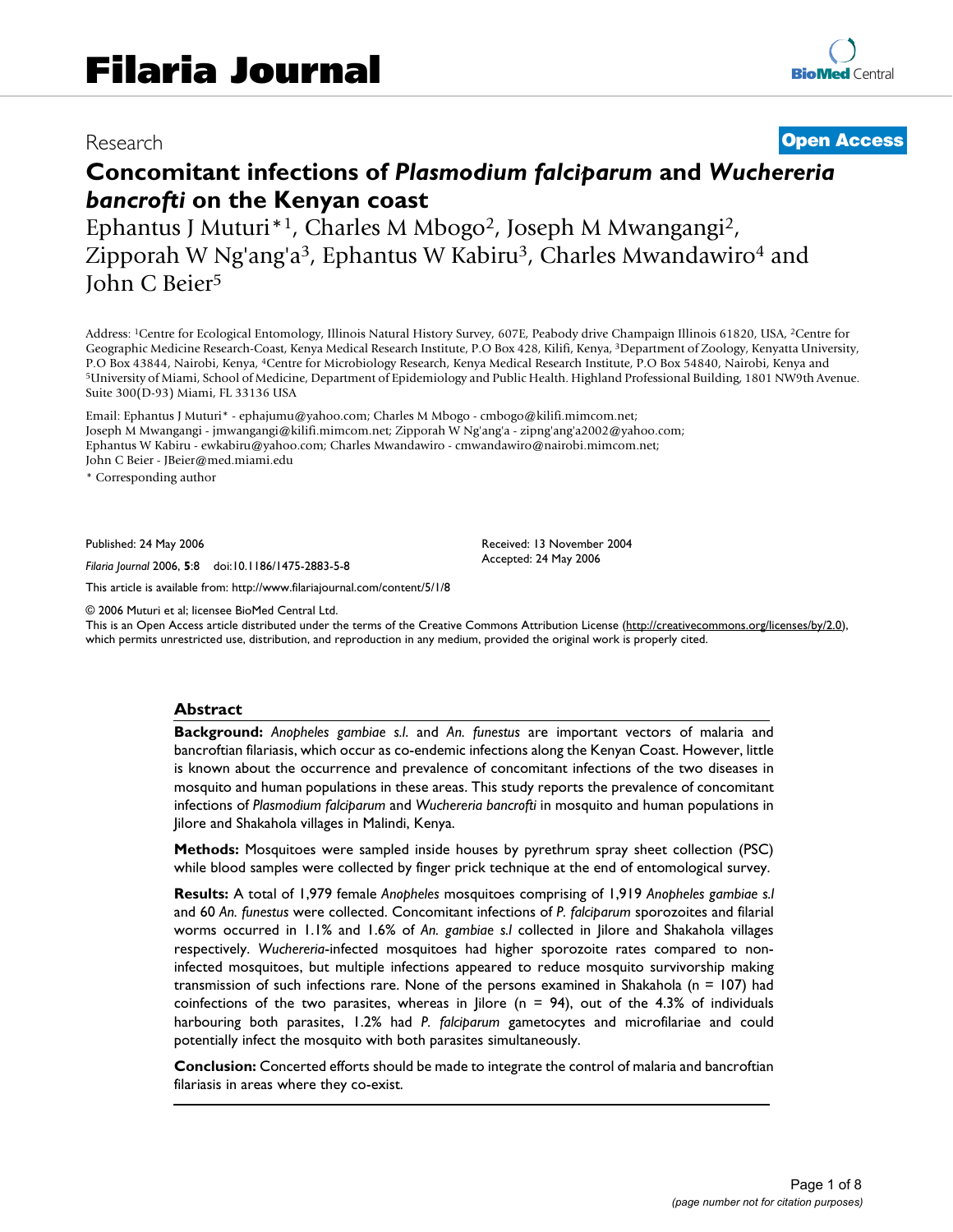# **Background**

Malaria and lymphatic filariasis are the world's most important parasitic infections with an estimated loss of  $4.5 \times 10^7$  and  $4.9 \times 10^6$  disability adjusted life years (DALYs), respectively [1,2]. The two diseases occur as coendemic infections in many tropical developing countries affecting the same human hosts and sharing common vectors [3]. In Papua New Guinea, Burkot *et al*. [4] reported the occurrence of concomitant infections of *P. falciparum* and *W. bancrofti* in *An. punctulatus* mosquitoes, whereas in India and South America, the two parasites have been reported to occur simultaneously in humans [5-7].

Several reports indicate that a high prevalence of bancroftian filariasis and falciparum malaria occurs along the Kenyan Coast [8-12]. Moreover, *An. gambiae s.l* and *An. funestus* combine the dual role in their transmission [\[13](#page-7-0)- 16]. Concomitant infections of the two diseases is therefore expected to be a common feature in both humans and mosquito vectors in these areas but little information exists about the occurrence of this phenomenon. In Tanzania, multiple infections of malarial and filarial parasites were documented five decades ago in humans and *An. gambiae* [17] but little is known about how the two parasites interact during concomitant parasitism. Studies in India have demonstrated that the intensity of *P. falciparum* is generally lower in microfilaraemic individuals than in amicrofilaraemic ones [6]. Moreover, laboratory studies using vertebrate hosts have revealed that filarial infections may have either benign or suppressive effect on malaria development [\[18,](#page-7-1)19]. For instance, microfilaraemic infections in owl monkeys, *Aotus trivirgatus griseimembra* resulted in more benign *P. falciparum* infections than in amicrofilaraemic monkeys [[18](#page-7-1)]. This indicates that interactions between malaria and filarial parasites may influence the clinical presentation, pathogenicity, and even epidemiology of the diseases they cause [6], making them important to both the clinicians and epidemiologists.

In mosquito vectors, interaction between pathogens may affect susceptibility of the vector to infection. Under laboratory conditions, Turrell *et al*. [20] demonstrated that *Aedes taerniorhynchus* mosquitoes infected with *Brugia pahangi* were more susceptible to Rift Valley Fever (RVF) Virus. This was attributed to the physical disruption of midgut by migrating microfilariae, allowing penetration of virus into the haemocoel. A similar mechanism was suggested to be responsible for the high number of *W. bancrofti* larvae observed in *Plasmodium*-infected *An. punctulatus* [4]. In contrast however, heavier and/or mixed malaria and filarial infections affect vector survival and flight behaviour [21-24] resulting to reduced transmission of both parasites simultaneously [17]. It is therefore of epidemiological significance to study how malaria and filarial parasites interact in *An. gambiae s.l* and *An. funestus*,

the Africa's most important vectors of malaria and LF. The present study was conducted to investigate the occurrence and prevalence of concomitant infections of *P. falciparum* and *W. bancrofti* in mosquito and human populations along the Kenyan Coast. The results of this study provide important information on the need for integrating the control of malaria and lymphatic filariasis.

# **Materials and methods**

#### *Study area*

The study was carried out in Shakahola and Jilore villages in Malindi District in Coastal Kenya. The District lies between latitude 2.20 degrees East and 4 degrees South and longitude 3 degrees and 4.14 degrees East. The study area is hot and humid all year round with the annual mean temperatures ranging between 22.5°C and 34°C and the average relative humidity ranging between 60% and 80%. There are two main rainfall seasons in a year. The long rains start from April to June with a peak in May while the short rains fall from October to November. The annual average rainfall ranges from 400 mm in the hinterland to 1200 mm in the Coastal belt. The soils are mainly sandy and infertile supporting small patches of natural forest interpassed with bushes and grasslands.

Jilore Village is located approximately 30 km west of Malindi town and has a population of 543 people. The village borders the extensive Sokoke forest to the south. The site has a hilly terrain with few plateaus and sandy soils. The population is composed of subsistence farmers, growing mainly maize and cassava and keeping chicken, ducks, and goats as domestic animals. Coconuts and cashew nuts are produced for commercial purposes. Small-scale fishing is also practiced in Lake Jilore. The inhabitants are mainly the Giriama, one of the groups making up the nine-mijikenda people of the East Africa coastal region. Majority of them live in mud-walled houses thatched with coconut leaves. The houses have unscreened widows, holes in the walls, and large open eaves that provide easy entry for mosquitoes. Homesteads are scattered and separated from one another either by agricultural land or small patches of natural vegetation. Each homestead has a number of houses, which are as a result of extended families sharing one compound. Domestic water is collected from the permanent Sabaki River, which together with Lake Jilore provide suitable larval habitats for mosquitoes. The population seeks treatment from Jilore Dispensary. In the year 2002 the prevalence of malaria in this dispensary was 40.5% all due to *P. falciparum* [25]. Lymphatic filariasis is also common in the village as depicted by the high number of people with overt symptoms of the disease (Mwandawiro, personal communication). However, it is rarely diagnosed in the dispensary. Historically, there has never been a filaria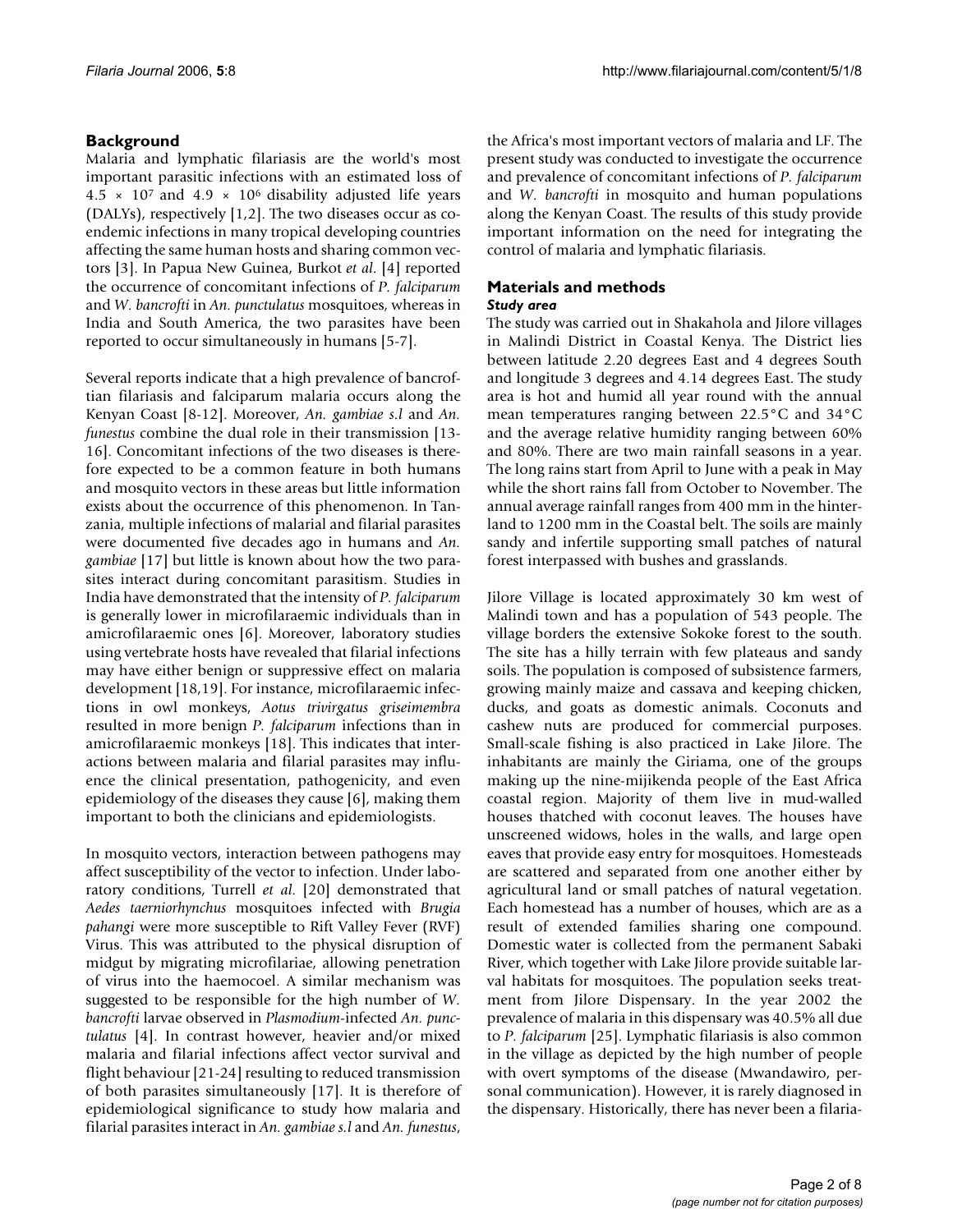sis control programme in the village, but it is currently underway.

Shakahola village is located approximately 90 km southwest of Malindi town and 45 km from Jilore. The village has a population of 1,009 people. The site is located on a fairly flat terrain with few hilly terrains. The population is composed of subsistence farmers, and essentially they grow the same crops and keep the same domestic animals as those in Jilore. Palm-thatched-mud walled houses, scattered homesteads, and extended families also characterize the village. River Sabaki is the main source of domestic water for the inhabitant. The population is composed of the Kauma and Giriama sub-tribes, which are among the groups making up the nine-mijikenda people of the East Africa coastal region with the Giriama constituting over 75% of the population. The inhabitants seek treatment from the neighboring Chakama Dispensary. Malaria is an important health problem in the area and had a prevalence of 29.5% in the year 2002 all due to *Plasmodium falciparum* [25]. Lymphatic filariasis is also highly endemic although it is rarely diagnosed. Currently there is an ongoing filariasis control programme in the village and by the beginning of this study, all the inhabitants had already taken the first annual single dose combination of diethycarbamazine and albendazole drugs five months earlier. The prevalence of microfilaraemia in humans before treatment was 17.7% while the filarial infection and infectivity rates were 9.4% and 3.0% in *Anopheles gambiae s.l*, and 3.3% and 1.0% in *An. funestus* (Mwandawiro, unpublished report).

#### *Registration of inhabitants*

Before fieldwork commenced, permission to conduct the study was obtained from Kenya Medical Research Institute (KEMRI) ethical review committee. Meetings were held in the villages to explain the purpose of the study to the inhabitants. It was made clear that participation in the study was voluntary and that all members of the household aged four years and above were eligible for enrolment in the study. Before commencing the collection of blood, census of all people was done by house-to-house visits, during which personal information was taken for each individual. Individual consent was obtained from each participant or (if < 16 years) from one of their parents or guardian. Individuals found positive for malaria, filarial or both parasites were advised to seek treatment.

#### *Mosquito collection*

In each village, ten randomly selected houses were sampled for mosquitoes between 0700 and 1000 hours. In Shakahola, mosquitoes were collected in each of the 10 houses once in a month over a three-month period namely; September 2002 and January and February 2003. Due to logistical difficulties sampling was not done between October and December 2002. In Jilore, the collections were done over a 6-month period, sampling each of the ten houses every alternate day for five days in September, three days in October, November and December 2002 and once in January and February 2003. The monthly differences in mosquito sampling times were also as a result of logistical difficulties.

During sampling, pyrethrum spray sheet collection [26] was conducted in five of the ten selected houses per village while the remaining five houses were sprayed the following day. All the knocked down female anopheline mosquitoes from different households were picked up from among other insects on the sheets, placed into labeled petri dishes lined with moist cotton wool and transported to the laboratory in a cool box for identification and dissection.

### *Mosquito identification and processing*

Mosquitoes were identified morphologically to species using taxonomic keys [27]. The head, thorax and abdomen of each *An gambiae s.l* and *An. funestus* were dissected separately from each other in a drop of phosphate buffered saline (PBS) on a slide and examined for filarial worms [28]. The worms were classified as  $L_1$  (sausage stage),  $L_2$ (motile short) and  $L_3$  (motile, infective and with caudal papillae) larvae [29]. The number of larvae was counted to determine the infection load per mosquito.

The debris of the heads and thoraces of all *Anopheles* mosquitoes examined for filarial worms were removed from the slides and placed singly into labeled plastic vials paying much attention to avoid contamination. Eventually, 50 µl of boiled casein blocking buffer with Nonidet 40 were added into each vial, and the samples ground using sterile pestles. Subsequently, 200 µl of blocking buffer were added bringing the final volume to 250 µl. The samples were stored at -20°C until time of testing. Fifty microlitres aliquots were tested by an enzyme-linked immunosorbent assay (ELISA) using monoclonal antibodies to detect circumsporozoite (CS) proteins of *P. falciparum* [[30\]](#page-7-2). Samples were assessed visually for positivity [31].

# *Parasitological survey*

Blood samples were taken once, from volunteers aged four years and above and living in the two villages. Briefly, 130 µl of finger-prick blood was collected in a heparinized capillary tube between 2100 and 2400 hrs [32]. One hundred microliters of this blood was immediately transferred into a plastic vial containing 0.9 ml of 3% acetic acid. In the laboratory, each specimen was transferred to a clean counting chamber and examined under a microscope for enumeration of *Wuchereria bancrofti* microfilariae [33].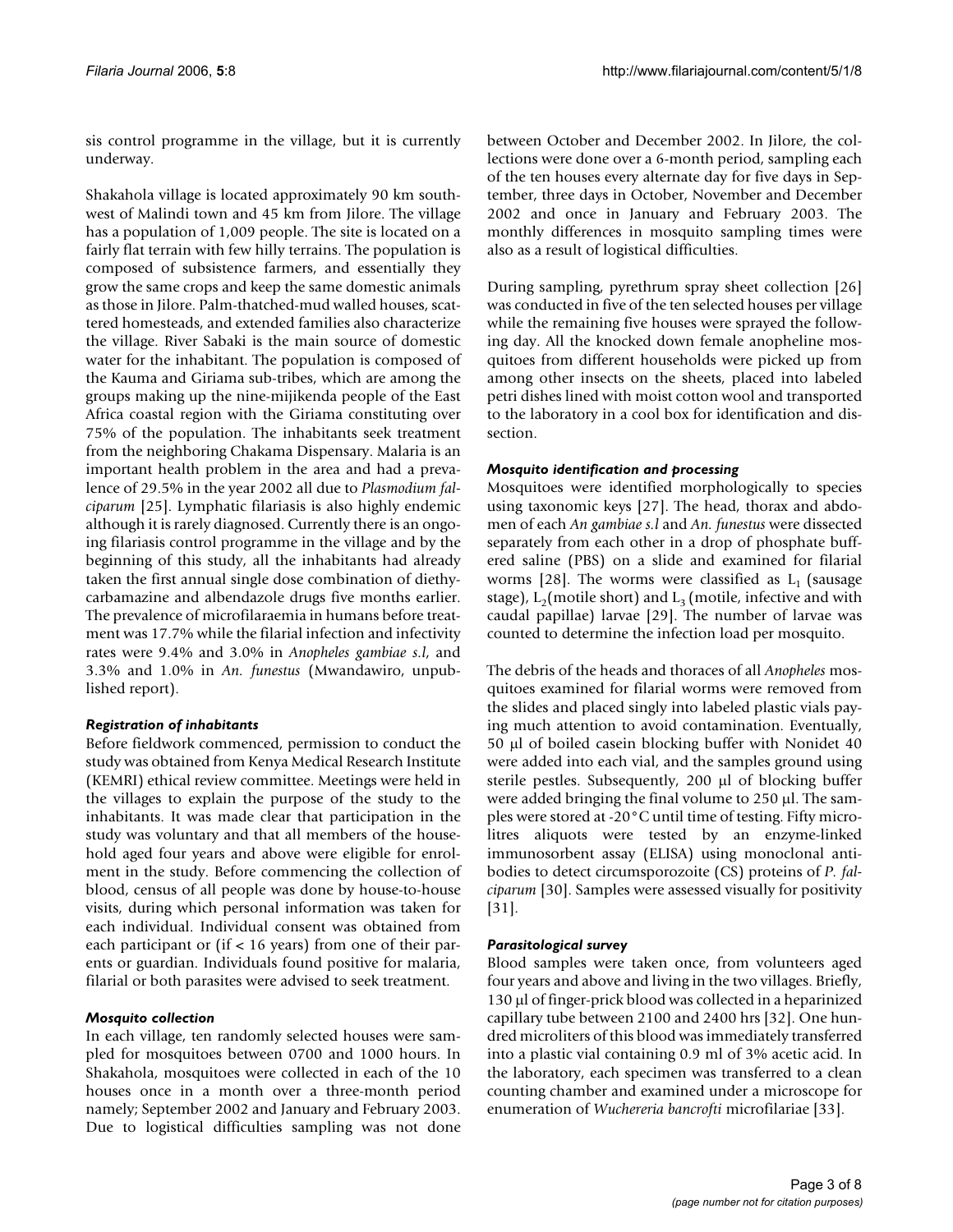The remaining 30 µl of blood was used to prepare thick and thin smears for examination of malaria parasites. The smears were stained with 10% Giemsa for 10 minutes, and then examined microscopically under oil immersion for *Plasmodium* species [32]. A person was considered to be malaria positive if malaria parasites were detected in the thick blood smear and negative if no parasites were found in 200 fields of the thick smear. The thin smears were used for *Plasmodium* species identification. When malaria parasites were demonstrable in the thick blood film, the parasitaemia (parasite density) was determined by counting the number of parasites per 200 leucocytes and total number of parasites obtained multiplied by 40 based on a mean leukocyte count of 8,000 per microliter of blood [34]. A person was considered to have concomitant infections of malaria and bancroftian filariasis if positive for both malaria and microfilariae parasites.

#### *Statistical analyses*

Data from precoded forms was checked for accuracy and entered into the computer using FoxPro programme. The contents of the computer files were then checked against the original precoded data sheets for errors or omissions. All statistical analyses were performed using SPSS software (Version 11.5 for widows, SPSS Inc., Chicago, IL). The differences in sporozoite rates, filarial infection, and infectivity rates between species and villages as well as the differences in prevalence of microfilaraemia and malaria parasites between the two villages were compared by chisquare or Fisher's exact test (as appropriate). Interaction between malaria and filarial parasites was determined using the student t-test. The geometric mean density of malaria parasites in humans was calculated after logarithm transformation to normalize the distribution and minimize the standard error.

#### **Results**

### *Prevalence of* **P. falciparum** *and* **W. bancrofti** *in* **An. gambiae s.l** *and* **An. funestus**

Table 1 shows the prevalence of *P. falciparum* and *W. bancrofti* in *An. gambiae s.l* and *An. funestus*. In Jilore, *P. falciparum* sporozoite rates and *W. bancrofti* infection and infectivity rates were 7.7%, 5.9% and 1.1%, respectively in

*An. gambiae s.l* and 1.7%, 6.9% and 1.7% in *An. funestus*. These differences in sporozoite rates and filarial infection and infectivity rates between the two species were not significant (Fisher's exact test,  $p = 0.123$ ,  $p = 0.775$  and  $p =$ 0.484). The corresponding sporozoite rates, filarial infection and infectivity rates for *An. gambiae s.l*. in Shakahola were 5.9%, 13.0% and 0.5%, respectively. None of the two *An. funestus* caught was found positive for any of the two parasites. Filarial infection rates in *An. gambiae s.l* were significantly higher in Shakahola than in Jilore (Fisher's exact test,  $p = 0.01$ ).

### *Concomitant infections of* **P. falciparum** *and* **W. bancrofti** *in* **An. gambiae s.l**

Concomitant infections of *P. falciparum* sporozoites and *W. bancrofti larvae were recorded in 1.1% (n = 1,734) and* 1.6% (n = 185) of *An. gambiae s.l* from Jilore and Shakahola, respectively (Table 2). Only  $10.5\%$  (n = 19) of mosquitoes infected with both parasites were observed harbouring the infective larvae (L3) of *W. bancrofti* together with *P. falciparum* sporozoites compared to 89.5% of mosquitoes that harboured *P. falciparum* sporozoites together with immature stages  $(L_1 \text{ and } L_2)$  of *W*. *bancrofti*. None of the 60 *An. funestus* harboured both parasites simultaneously.

The *P. falciparum* sporozoite rate in mosquitoes with and without filarial infections is shown in Table 3. *An. gambiae s.l* infected with filarial worms in both villages had higher sporozoites rates than those without filarial infection, although significant difference was only observed in Jilore  $(\chi^2, p < 0.001)$ .

#### *Prevalence of malaria parasites*

Table 4 shows the prevalence of malaria parasites in humans. A total of 208 individuals were examined for malaria parasites of which  $47.6\%$  (n = 99) were from Jilore and  $52.4\%$  (n = 109) from Shakahola. The prevalence of *P. falciparum* was significantly higher in Jilore (36.4%) than in Shakahola (17.4%) ( $\chi^2$ , p = 0.002), whereas *P. malariae* was only found in Jilore (1.0%) but not in Shakahola. The geometric mean density of malaria parasites was  $726.9$  parasites/ $\mu$ l of blood in Shakahola

**Table 1:** *Plasmodium falciparum* **sporozoites rates and filarial infection rates in** *An. gambiae s.l* **and** *An. funestus* **in Jilore and Shakahola villages**

| villages  | Mosquito species | Number examined | Sporozoite rates | Filarial infection rates<br>$(L_1-L_3)$ | Infectivity rate $(L_3)$ |
|-----------|------------------|-----------------|------------------|-----------------------------------------|--------------------------|
| lilore    | An. gambiae s.l  | 1734            | 7.7              | 5.9                                     | IJ                       |
|           | An. funestus     | 58              | 1.7              | 6.9                                     | 1.7                      |
| Shakahola | An. gambiae s.l  | 185             | 5.9              | 13.0                                    | 0.5                      |
|           | An. funestus     |                 | 0.0              | 0.0                                     | 0.0                      |
| Total     | An. gambiae s.l  | 1919            | 7.6              | 6.6                                     | 1.0                      |
|           | An. funestus     | 60              | 1.7              | 6.7                                     | 1.7                      |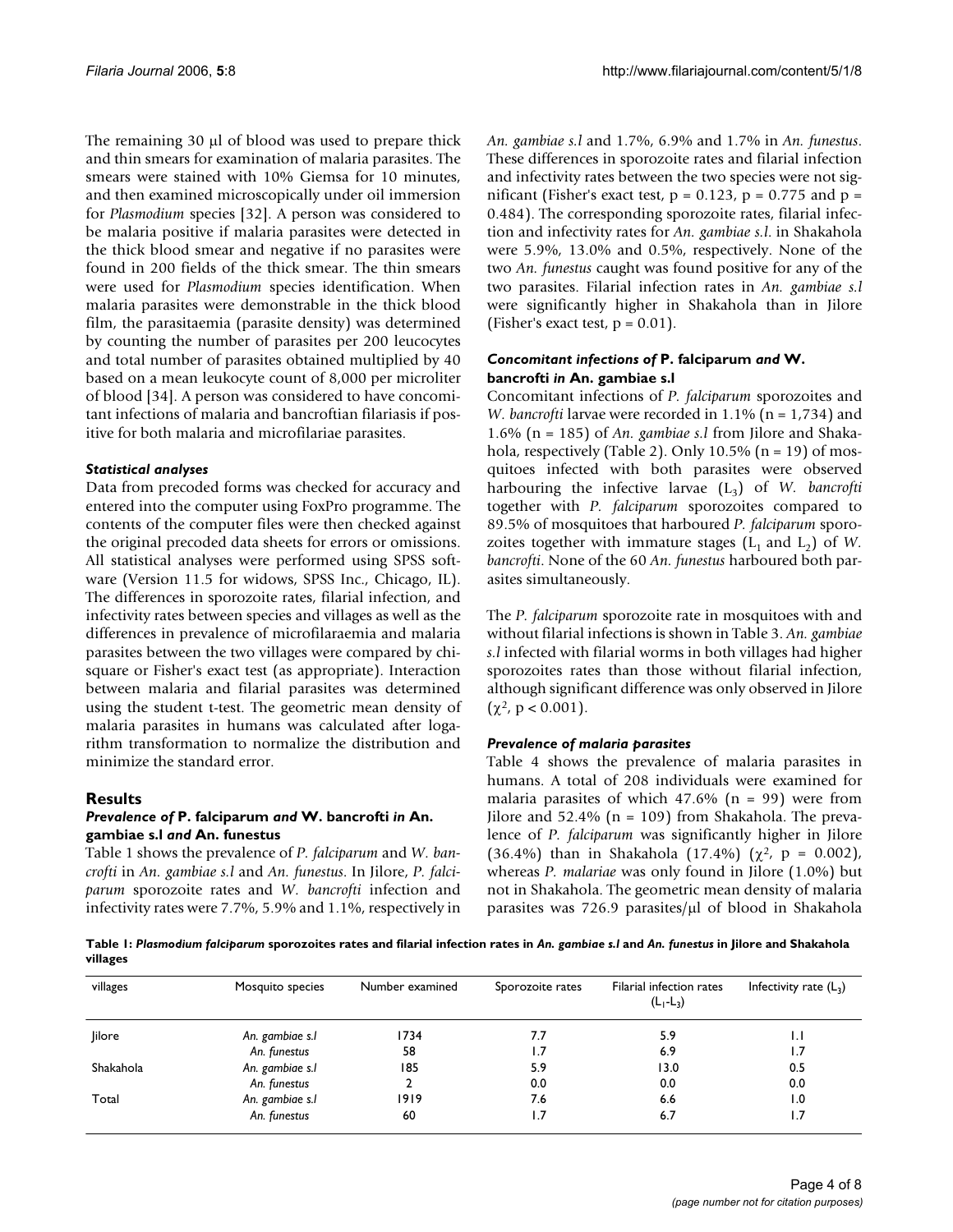|                            | Number of mosquitoes infected (%) |                    |  |  |
|----------------------------|-----------------------------------|--------------------|--|--|
| Mixed infections           | Jilore (n= 1734)                  | Shakahola (n= 185) |  |  |
| LI and Sporozoites         | 11(0.6)                           | 2(1.1)             |  |  |
| L2 and sporozoites         | 3(0.17)                           | 1(0.54)            |  |  |
| L3 and sporozoites         | 1(0.06)                           | 0(0.0)             |  |  |
| L1, L2 and sporozoites     | 3(0.17)                           | 0(0.0)             |  |  |
| LI, L3 and sporozoites     | (0.07)                            | 0(0.0)             |  |  |
| L2, L3 and sporozoites     | 0(0.0)                            | 0(0.0)             |  |  |
| LI, L2, L3 and sporozoites | 0(0.0)                            | 0(0.0)             |  |  |
| Total                      | 19(1.1)                           | 3(1.62)            |  |  |

**Table 2: Mixed infections of** *P. falciparum sporozoites* **and** *W. bancrofti* **larvae in** *An. gambiae s.l***. in Jilore and Shakahola villages**

and did not differ significantly from 505.0 parasites/µl of blood in Jilore (t, p = 0.227). The prevalence of *P. falciparum* gametocytes was 4.0% in Jilore whereas in Shakahola none of the persons examined had gametocytes. The geometric mean density of gametocytes in Jilore was 115.7 gametocytes/µl.

#### *Prevalence of microfilaraemia*

The prevalence of microfilaraemia in Jilore and Shakahola villages is shown in Table 4. Of the 208 individuals examined for malaria parasites, 201 of them were further examined for microfilariae. Overall, Jilore (16.0%) had significantly higher microfilaraemia prevalence compared to Shakahola (2.8%) (χ<sup>2</sup>, p < 0.001).

Microfilaraemia prevalence in both villages increased with age, peaking in the over 50 year's age group where the overall prevalence was 42.9% and 16.7% in Jilore and Shakahola, respectively (data not shown).

#### *Prevalence of concomitant infections of malaria and bancroftian filariasis in humans*

Two hundred and one people from both villages were examined for malaria and microfilariae parasites, out of which 2.0% had both *P. falciparum* and microfilariae parasites. None of the persons examined in Shakahola (n = 107) had mixed malaria and filarial infections whereas in Jilore ( $n = 94$ ), 4.3% of the individuals examined harboured microfilariae and *P. falciparum*, 1.2% of these carrying both microfilariae and *P. falciparum* gametocytes. All the persons harbouring both parasites were from 10–29 years age group. When the difference in the geometric mean density of *P. falciparum* was compared between microfilaraemic and amicrofilaraemic persons, no significant difference was observed (t,  $p > 0.05$ ).

#### **Discussion**

Malaria and LF co-exist in human populations along the Kenyan coast and transmitted by common vectors. However, there has been inadequate information on the occur-

**Table 3:** *Plasmodium falciparum* **infections in mosquitoes with and without filarial worms (all stages) in Jilore and Shakahola villages**

| Site          | <b>Species</b>  | Filarial infection | No. of mosquitoes | No. with sporozoite<br>$(\%)$ | P value              |
|---------------|-----------------|--------------------|-------------------|-------------------------------|----------------------|
| <b>lilore</b> | An. gambiae s.l | Non-infected       | 63                | 115(7.1)                      |                      |
|               |                 | Infected           | 103               | 19(18.4)                      |                      |
|               | Overall         |                    | 1734              | 134(7.7)                      | $\chi^2$ , p < 0.001 |
|               | An. funestus    | Non-infected       | 54                | 1(1.9)                        |                      |
|               |                 | Infected           | 4                 | 0(0.0)                        |                      |
|               | Overall         |                    | 58                | 1(1.7)                        | FET, $p = 1.000$     |
| Shakahola     | An. gambiae s.l | Non-infected       | 6                 | 8(5.0)                        |                      |
|               |                 | Infected           | 24                | 3(12.5)                       |                      |
|               | Overall         |                    | 185               | 11(5.9)                       | FET, $p = 0.157$     |
|               | An. funestus    | Non-infected       | 2                 | 0(0.0)                        |                      |
|               |                 | Infected           | 0                 | 0(0.0)                        |                      |
|               | Overall         |                    | $\overline{2}$    | 0(0.0)                        |                      |

FET; Fisher's exact test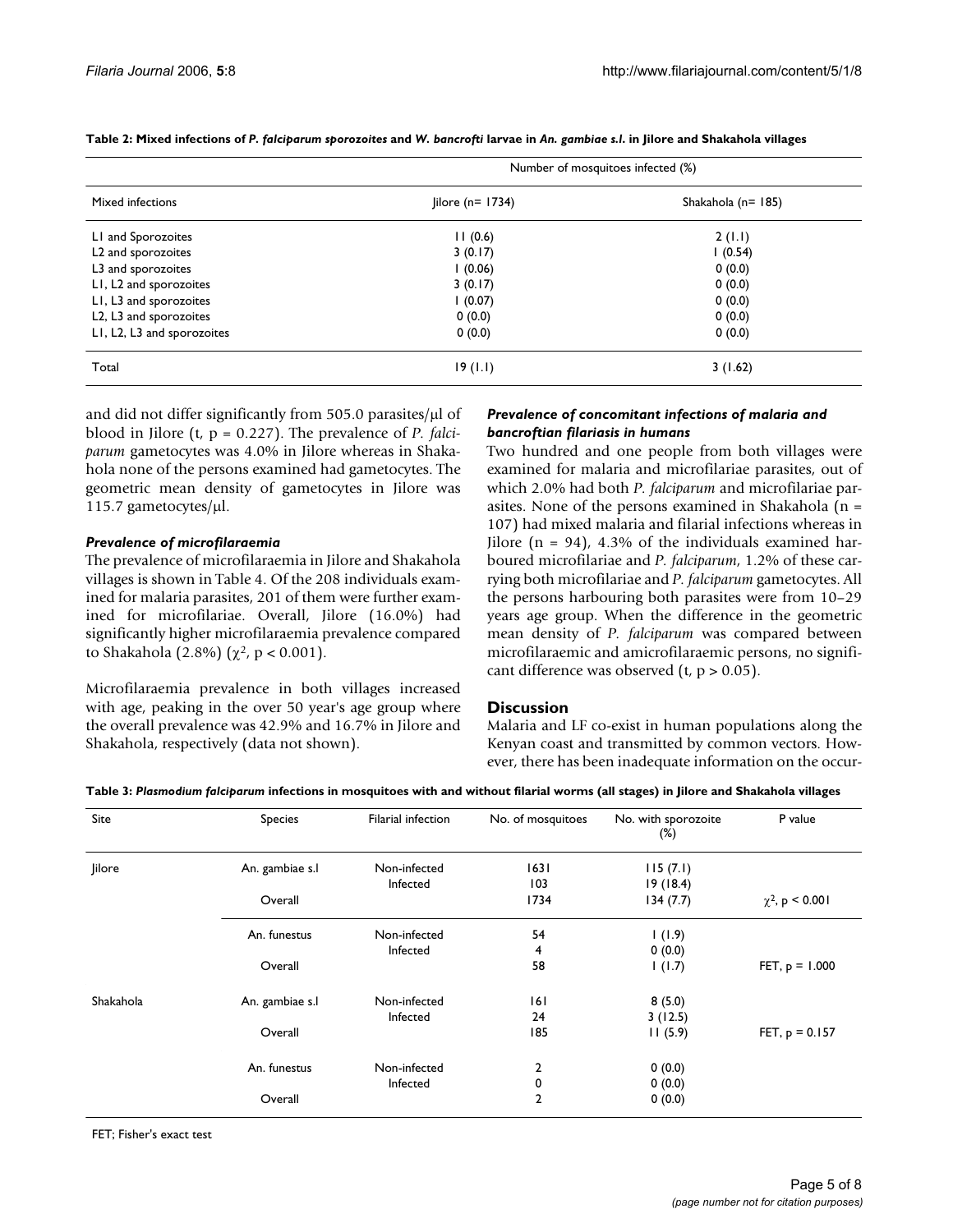| P. falciparum prevalence |              |                  | P. malariae<br>prevalence | Gametocyte<br>prevalence | Micofilaraemia |                  |
|--------------------------|--------------|------------------|---------------------------|--------------------------|----------------|------------------|
| Village                  | No. examined | No. positive (%) | No. positive (%)          | No. positive (%)         | No. examined   | No. positive (%) |
| lilore                   | 99           | 36(36.4)         | (1.0)                     | 4(4.0)                   | 94             | 15(16.0)         |
| Shakahola                | 109          | 19(17.4)         | 0(0)                      | 0(0)                     | 107            | 3(2.8)           |
| Overall                  | 208          | 55 (26.4)        | 1(0.5)                    | 4(1.9)                   | <b>201</b>     | 18(9.0)          |

**Table 4: Malaria and microfilariae prevalence among individuals in Jilore and Shakahola villages.**

rence and prevalence of concomitant infections of the two diseases in both the vector and human populations in these areas. The World Health Organization is currently implementing a new framework for vector control based on a strategy of integrated vector-management targeting both diseases simultaneously. It is thus deemed essential to obtain local information on the occurrence, distribution and prevalence of co-infections of the two diseases as a first step towards this goal. The main aim of the present study was to collect baseline data on which efforts towards designation and implementation of an integrated control strategy may be based. We therefore considered two sets of villages, one in which filariasis control programme was already in place and another one where filariasis control programme is under way. Due to logistical difficulties, we were unable to replicate each set of village but we felt that the two villages would provide essential ideas on the actual situation on the ground.

In Jilore where no LF control programme was in place, we observed significantly higher sporozoite rates in *Wuchereria*-infected *An. gambiae s.l* than in non-infected mosquitoes. This indicates that infection with *W. bancrofti* may increase mosquito susceptibility to *P. falciparum*. In Papua New Guinea, *Plasmodium*-infected *An. punctulatus* had higher number of W. *bancrofti* larvae compared to uninfected mosquitoes [4]. Mosquito gut is known to be a significant barrier to malaria infection [35], but its physical disruption by migrating microfilariae removes this barrier. This may account for the higher sporozoite rates in *Wuchereria*-infected mosquitoes compared to noninfected mosquitoes. Surprisingly, despite the high sporozoite rates in *Wuchereria*-infected mosquitoes, the results demonstrated that simultaneous transmission of concomitant infections of the two parasites is rare. This is reflected by the absence of concomitant infections in *An. funestus* and the low number of *An. gambiae s.l* that were found harbouring both *P. falciparum* sporozoites and infective larvae of *W. bancrofti*. A similar study along the Kenyan coast reported that only 0.4% of *An. gambiae s.l* harboured the infective stages of malaria and filarial parasites [36]. In Tanzania, only a single mosquito was found harbouring infective stages of malaria and filarial parasites out of 15

mosquitoes that were found infected with malaria or filaria [17]. This suggests that majority of mosquitoes that pick up mixed malarial and filarial infections do not live long enough for the two parasites to reach the infective stage. Under laboratory conditions, a greater proportion of *B. pahangi* failed to complete development to the second stage in *Aedes aegypti* mosquitoes harbouring *Plasmodium gallinaceum* [37]. This confirms previous findings that enhanced susceptibility to multiple infections in mosquitoes is of no advantage to parasite transmission [23]. The findings of this study have important implications towards control of malaria and bancroftian filariasis. Based on the results from Jilore, one may be misled to conclude that elimination of bancroftian filariasis would result to a reduction in sporozoite rates in mosquitoes. However, although further studies are needed to assess the effect of LF control on malaria transmission where both diseases are co-endemic, the findings of this study did not establish any significant difference in *P. falciparum* sporozoite rates between *Wuchereria*-infected and non-infected mosquitoes in Shakahola where there was an ongoing LF control programme. This indicates that differential elimination of LF in malaria endemic areas may result to an increase in malaria transmission since many mosquitoes that die before *W. bancrofti* larvae become infective [38] or due to multiple infections [23] will be spared. This clearly supports the need for integrated control of the two diseases. Currently, the Global Programme for Elimination of Lymphatic Filariasis (GPELF) and the Roll Back Malaria Partnership (RBM) carry out most of vector control. RBM is targeting the *Anopheles* vectors of malaria and its activities also cut filarial transmission, particularly where *Anopheles* are also the main vectors of *W. bancrofti*. Coordination of the activities of RBM and GPELF could ensure the reduction of both diseases, thereby offsetting the increase in malaria transmission that could arise from differential elimination of bancroftian filariasis.

Our results indicate that co-infections of malaria and LF in the population are more likely to occur when the prevalence of both diseases is high. This is clearly demonstrated by the presence of co-infections of the two diseases in Jilore and their absence in Shakahola. In coastal areas of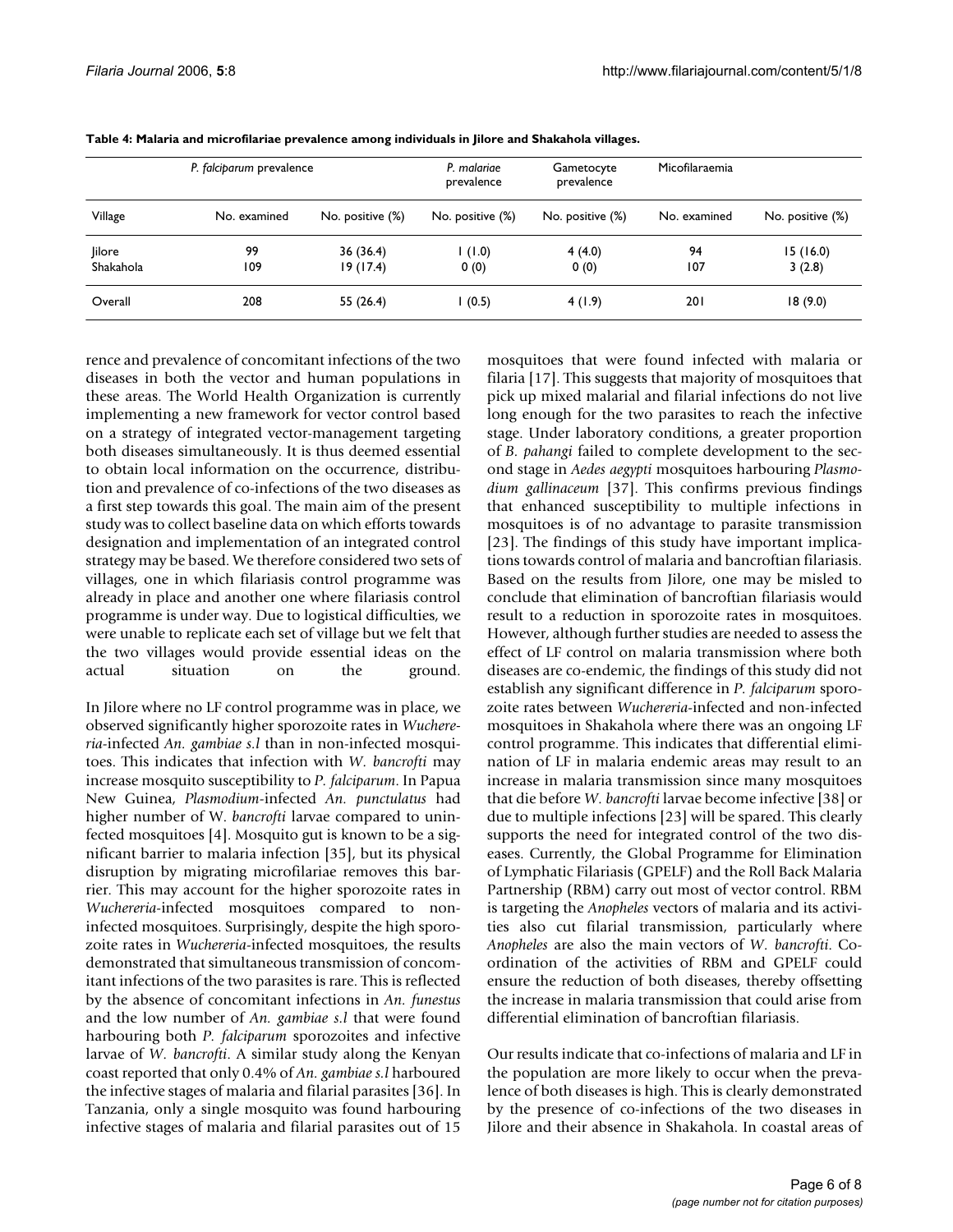Georgetown, Guyana low incidence of malaria was used to explain the low transmission of concomitant infections of malaria and filariasis [7]. Reducing the prevalence of both diseases would thus reduce the prevalence of concomitant infections of the two diseases. Such a goal can be achieved through early diagnosis and treatment of malaria and filariasis. Unlike studies in India and South America [6,7], the present study has demonstrated that some individuals harbour both malaria gametocytes and microfilariae parasites. A mosquito feeding on such individuals may therefore pick both parasites simultaneously. On the other hand, this study has only demonstrated the occurrence of *P. falciparum* together with *W. bancrofti* but not with other *Plasmodium* species like *P. vivax* as has been observed in India [5]. This was expected since *P. falciparum* constituted 99.5% of malaria prevalence while *P. malariae* constituted the remaining 0.5%. Since concurrent transmission of the two parasites by anophelines on the Kenyan Coast is rare [36], and mass treatment of people with DEC and albendazole interrupts their occurrence in humans, as depicted by their absence in Shakahola, promotion of insecticide-treated bed nets together with mass administration of antimalarial and filaricidal drugs can be utilized in control of malaria, bancroftian filariasis and co-infection with the two diseases.

Although this study was limited by the small sample size, concomitant infections of malaria and bancroftian filariasis were only observed in persons aged between 10 and 29 years. Chadee *et al* [7] has also reported the absence of such infections in children below 10 years in South America. The differences in behaviour and occupation of people in different age groups may account for the distribution of concomitant infections. The 10 to 29 years age group is composed of young school going children and energetic working individuals. These children are active and may engage in outdoor activities until late evening exposing themselves to mosquito bites, while the working individuals may be exposed to infective bites while working. The fishing in Lake Jilore, and tapping of palm wine (*Mnazi*) both of which are conducted early in the morning and late in the evening may expose people to mosquitoes. Young children and older adults retire to their homes earlier, but are also at risk since these vectors are known to be highly endophilic and anthropophilic [39].

The present study did not reveal any significant difference between the geometric mean density of *P. falciparum* in microfilaraemic and amicrofilaraemic individuals, an indication that filarial infections do not affect *P. falciparum* parasitaemia. This was not expected since helminthes are known to induce a TH2-dominant response, which may alter cell mediated immune function to other microbial agents [40]. Moreover, studies in India

[6] and in animal models [\[18](#page-7-1),19] have demonstrated that filarial infection result in either benign or suppressive effect on *P. falciparum* infections.

# **Conclusion**

*Wuchereria-*infected mosquitoes seem to be more susceptible to *P. falciparum* infections, but this does not offer any advantage to the transmission of both parasites due to increased mortality of the affected mosquitoes. Thus differential elimination of bancroftian filariasis could potentially increase mosquitoes' life-span resulting to increase in malaria transmission. Furthermore, concomitant infections of malaria and filariasis are likely to occur when the prevalence of both parasites is high. As such, an integrated control strategy targeting the two diseases in areas where they are co-endemic is recommended. Further studies should be conducted under field and laboratory conditions, to ascertain the hypothesis that *Wuchereria* infection increases mosquito susceptibility to *P. falciparum* and appropriate control strategies designed and implemented.

# **Competing interests**

The author(s) declare that they have no competing interests.

# **Authors' contributions**

Ephantus J. Muturi conducted the survey and drafted the manuscript. Charles M. Mbogo provided scientific guidance in data collection, analysis and manuscript preparation and planning, and implementation of day-to-day field activities. Joseph M. Mwangangi, Zipporah W. Ng'ang'a and Ephantus W. Kabiru offered scientific guidance in data analysis and manuscript preparation. Charles Mwandawiro assisted in data collection, provision of ethical clearance and guided in data collection, analysis and manuscript preparation. John C. Beier provided overall supervision of the study and preparation of manuscript. All authors read and approved the final manuscript.

# **Acknowledgements**

We thank the staff of Kenya Medical Research Institute (KEMRI), Centre for Microbiological Research, Nairobi, particularly Sammy Njenga, Moses Wamwea, Doris Nzomo, and Charles Lang'at for their assistance in mosquito sampling. We are grateful to the entire staff of Entomology department Kilifi Unit for their technical support. We would also like to thank the residents of Jilore and Shakahola villages for their cooperation. This study was supported by NIH grants U19 A145511, D43 TW01142, and D43 TW00920. This paper is published with the permission of the Director of the Kenya Medical Research Institute.

#### **References**

- 1. Morel C: **[Reaching maturity: 25 years of the TDR.](http://www.ncbi.nlm.nih.gov/entrez/query.fcgi?cmd=Retrieve&db=PubMed&dopt=Abstract&list_uids=11121849)** *Parasitol Today* 2000, **16:**522-528.
- 2. World Health Organization: **The World Health Report 2000.** *Geneva* .
- 3. Buck A, Anderson RI, MacRae AA: **Epidemiology of poly-parasitism: Occurrence, frequency and Distribution of multiple**